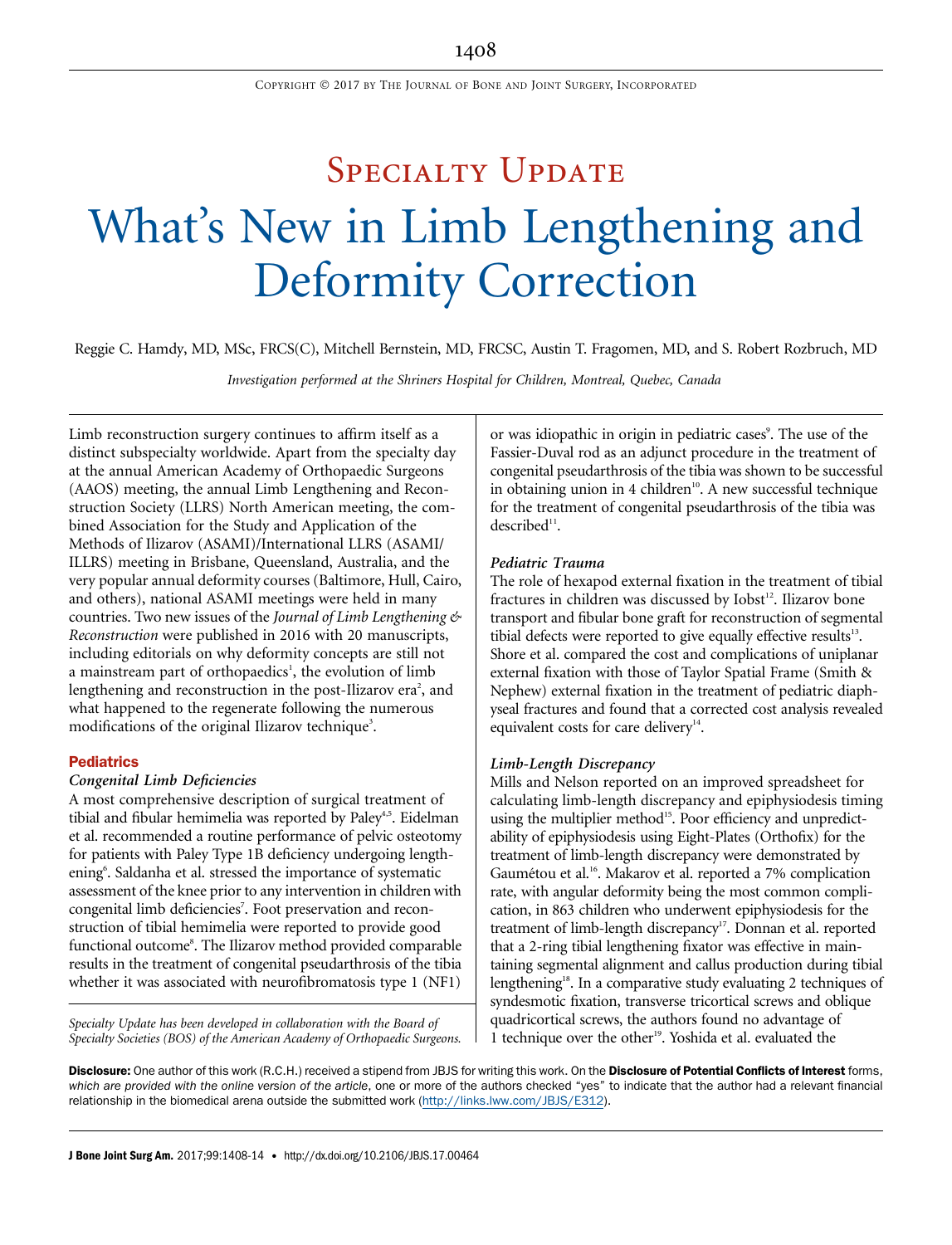THE JOURNAL OF BONE & JOINT SURGERY · JBJS. ORG VOLUME 99-A · NUMBER 16 · AUGUST 16, 2017

WHAT'S NEW IN LIMB LENGTHENING AND DEFORMITY CORRECTION

# What's New in Limb Lengthening and Deformity Correction

complications related to fibular resection during tibial lengthening performed with a Taylor Spatial Frame and recommended fixing the tibial fibular joints by transfixing the wire and/or cannulated screws both proximally and distally to minimize proximal and distal fibular migration<sup>20</sup>.

# Skeletal Dysplasias

Extensive limb lengthening of >50% of the initial length in patients with achondroplasia or hypochondroplasia was reported to carry a considerable risk of complications<sup>21</sup>. Knee malalignment was evaluated in 581 children with Down syndrome by Duque Orozco et al., who found that 5% had patellofemoral instability and other underlying knee deformities<sup>22</sup>, a relevant finding in situations in which limb lengthening is considered. Distraction osteogenesis appears to be an effective and safe approach for the simultaneous correction of the shortness of the first ray as well as the medial angulation of the great toe in patients with Apert syndrome<sup>23</sup>. The mean tibial slope in patients with achondroplasia was found to be substantially more anterior, and this may predispose patients to genu recurvatum $24$ .

# Growth Modulation

Stevens presented an excellent review on various strategies using reversible and serial guided growth in limb lengthening<sup>25</sup>. Farr et al. reported a high rate of radiographic recurrence of frontal plane malalignment after tension-band plating removal<sup>26</sup>. Funk et al. did not recommend hemiepiphysiodeses in patients with late-onset tibial vara with a body mass index of  $>$ 35 kg/m<sup>2</sup> or a mechanical axis deviation of  $>$ 80 mm of varus<sup>27</sup>. Hemiepiphysiodesis should be considered in the treatment strategy for limb malalignment in patients with mucopolysaccharidosis Type IV- $A^{28}$ . Kemppainen et al. reported a high prevalence of incomplete follow-up (about 12%) in patients undergoing growth modulation, and, of these, nearly onethird required a surgical procedure other than implant removal<sup>29</sup>.

# Other Pediatric Conditions

In a systematic review of the prevalence of pin-track infection using external fixation, the pediatric population was shown to be at greatest risk $30$ . In a study on hexapod external fixators, Iobst et al. demonstrated that the universal joints attached to the undersurface of rings allowed more translational rotation, whereas the ball and socket joints attached to the outer surface of rings allowed more rotational correction and more correction with less strut change in patients with severe deformity<sup>31</sup>. The mechanisms by which isolated distal tibial rotation osteotomy corrects excessive tibial torsion in children with cerebral palsy were extensively investigated<sup>32</sup>. The results of a doubleblind, multicenter, randomized controlled trial comparing Botox (botulinum toxin type A) injection with placebo in children undergoing lower-limb lengthening supported the use of Botox as an adjunct treatment in limb lengthening<sup>33</sup>.

#### Adult Limb Reconstruction

Osteotomy About the Knee: High Tibial Osteotomy Measurement of alignment before and after high tibial osteotomy was best performed with standing long-leg radiographs. The reproducibility and reliability of alignment measurement were better than for knee radiographs and were almost as good as a computed tomographic (CT) scan. The extra time and specialized software needed for CT scan measurement were not worthwhile<sup>34</sup>. Single-photon emission CT and conventional CT (SPECT/CT) were used to evaluate knee compartments after opening-wedge high tibial osteotomy for providing clinical guidance for proper correction. Optimal realignment requires overcorrection that does not exceed 3° valgus. An increased signal was noted in the patellofemoral joint when the patellar position was changed<sup>35,36</sup>.

A systematic review of 19 high tibial osteotomy studies including 1,189 patients showed that 87% returned to sport and 85% returned to work. Of those patients who did return to work and sport, 90% did so within 1 year. At a mean of 7 years, 93% of the patients did not progress to total knee replacement<sup>37</sup>.

Medial opening-wedge high tibial osteotomy was performed on 18 patients with malunited tibial plateau fractures (excluding complex intra-articular deformity and severe arthritis) using a plate and bone graft. Coronal and sagittal plane alignment and the Knee injury and Osteoarthritis Outcome Score (KOOS) significantly improved with surgical procedures<sup>38</sup>.

## Osteotomy About the Knee: Distal Femoral Osteotomy

Distal femoral osteotomy using an opening-wedge technique on 41 patients with valgus deformity resulted in 95% accuracy of correction using mechanical axis deviation, lateral distal femoral angle, and medial proximal tibial angle measurements<sup>39</sup>, and outcomes using the Short Form-36 (SF-36) and AAOS lower limb module (LLM) were significantly improved. In 10 knees with patellar subluxation, the patella congruence angle significantly improved after distal femoral osteotomy<sup>39</sup>.

Opening-wedge distal femoral osteotomy was used in 29 knees, and the angular correction was  $8^\circ$ , changing the mechanical axis angle from  $188^\circ$  to  $180^\circ$ . Lower-limb length was not significantly changed. At 5 years, 91% did not progress to total knee replacement<sup>40</sup>.

In patients with hypoplasia of the lateral femoral condyle, an intra-articular osteotomy with advancement of the lateral femoral condyle led to improvement in the tibiofemoral angle from  $35^{\circ}$  to  $9^{\circ}$  and satisfactory outcomes<sup>41</sup>.

## Total Knee Arthroplasty

Outcomes at 1 year after total knee replacement with high tibial osteotomy were no different from those performed without previous high tibial osteotomy. Osteotomy is an effective means of delaying total knee replacement without compromise of outcome, especially when high tibial osteotomy techniques are opening-wedge with a plate or using external fixation $42$ .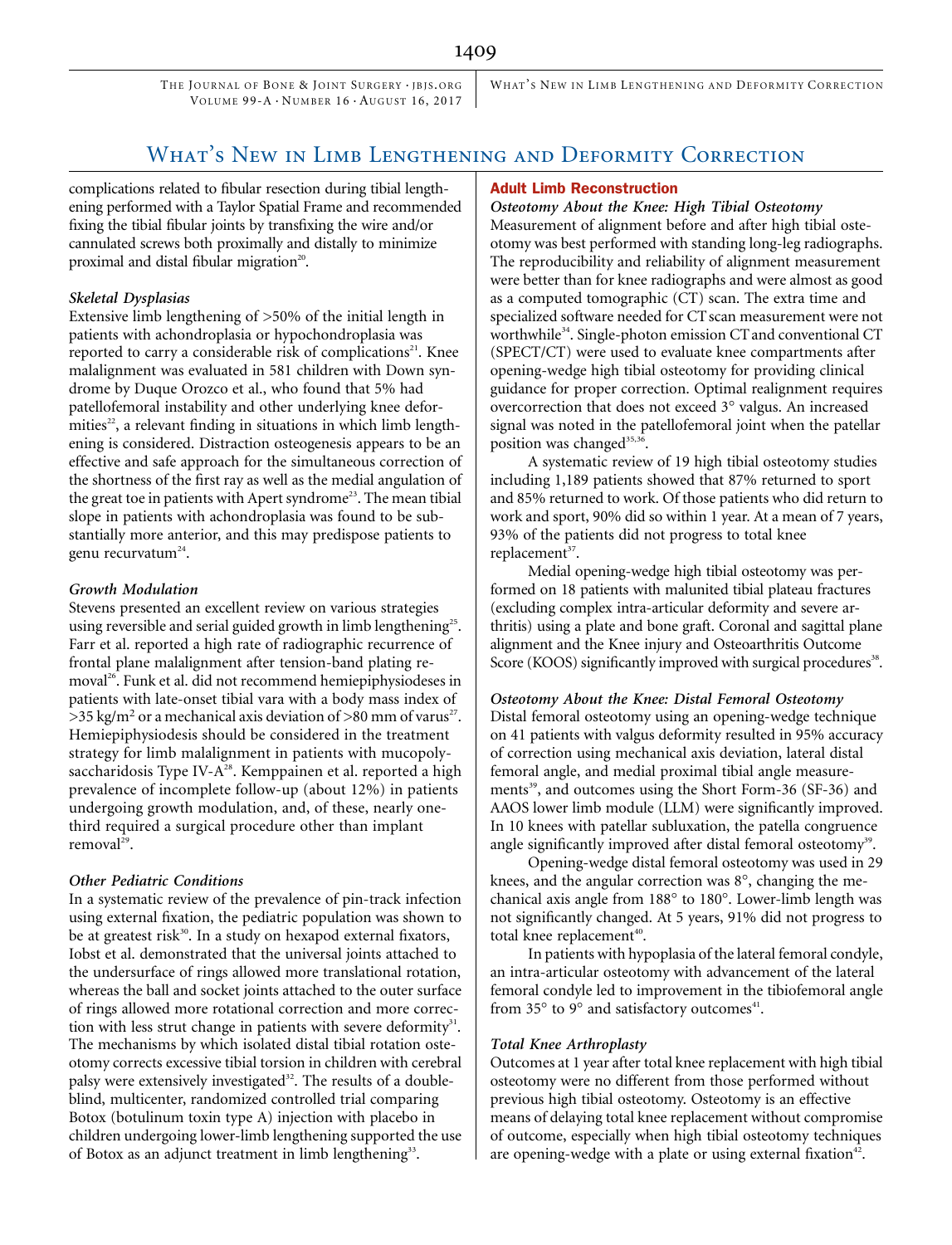THE JOURNAL OF BONE & JOINT SURGERY . JBJS. ORG VOLUME 99-A · NUMBER 16 · AUGUST 16, 2017

WHAT'S NEW IN LIMB LENGTHENING AND DEFORMITY CORRECTION

# WHAT'S NEW IN LIMB LENGTHENING AND DEFORMITY CORRECTION

A systematic review of 8 studies examining total knee arthroplasty after medial opening and lateral closing-wedge high tibial osteotomy showed similar performance. Clinical and radiographic outcomes, including revision rates, did not differ; however, there were more surgical technical concerns in conversion to total knee arthroplasty in the lateral closingwedge high tibial osteotomy group than in the medial openingwedge high tibial osteotomy group<sup>43</sup>.

Following total knee arthroplasty, functional outcomes of patients with >15 mm of postoperative limb-length discrepancy were lower than those with <15 mm of limb-length discrepancy. This calls attention to the importance of limblength discrepancy as it relates to functional outcomes of primary total knee arthroplasty<sup>35</sup>.

#### Alignment

Although 10% of patients perceive limb-length discrepancy after total knee replacement, this resolves in most within 3 months and is not correlated with mechanical alignment<sup>44</sup>. A systematic review of 18 studies and 2,214 patients concluded that malalignment may correlate with lower patient-reported outcome scores. Hadi et al. called for larger longitudinal studies with standardized methods for assessing alignment<sup>45</sup>.

#### Remote-Controlled Internal Lengthening Nail

A magnetic, remote-controlled intramedullary nail was used to successfully lengthen the femur and tibia in 23 patients. The mean lengthening was 48 mm, the mean angular correction was 16°, and the mean consolidation index was 1.12 months/ cm. Although 8 patients had overlengthening, the nails were driven back to the desired length<sup>46</sup>. Another study examined the experience with these nails in 10 patients with a mean limblength discrepancy of 4.7 cm. In all patients, the limb-lengthening goals were reached within 0.5 cm after a mean time of 53 days. However, in 2 patients, mechanical failures with unintended shortening were observed. In 1 patient, nail breakage occurred<sup>47</sup>. In another review of 9 patients, the mean lengthening (and standard deviation) was  $34.7 \pm 10.7$  mm. All patients reached normal alignment and normal joint orientation. An unintentional loss of the achieved length during the consolidation phase was noticed in patients with delayed bone healing in 2 cases. In the first case (loss of 20-mm distraction), the nail could be re-distracted and the goal length was achieved. In the second case (loss of 10-mm distraction), the nail broke shortly after the diagnosis and the nail was exchanged. Weightbearing restrictions are necessary until consolidation<sup>48</sup>.

The use of blocking screws is necessary to correct and prevent deformity when using the internal lengthening nail technique. A systematic approach to the appropriate use of blocking screws in these deformities is described, including the reverse rule of thumb as a quick reference to determine the ideal location(s) and number of blocking screws<sup>49</sup>.

A comparison of femoral lengthening with the internal nail and a monolateral fixator showed quicker osseous union with the nail. The nailing also had fewer complications, was better tolerated by patients, and was perceived to have a better cosmetic result<sup>50</sup>.

Strategies to avoid anterior nail impingement include the use of rigid straight reamers. In a series of 45 retrograde femoral lengthenings, the mean lengthening was 5.9 cm and the consolidation index was 1.05 months/cm. The mean distance from the osteotomy site to the intercondylar notch of the femur was 81 mm. The mean posterior cortex reaming thickness was 3.7 mm. No impingement-related complications or nail damage were observed<sup>51</sup>.

Many complications can be avoided with attention to technical detail and with increased experience. Technique papers for antegrade femoral lengthening and retrograde femoral lengthening using the magnetic internal nail include indications, technical tips, and pitfalls to avoid. Mechanical stability with optimal nail sizing, osteotomy location or technique, reaming technique, rate and rhythm of distraction, use of blocking screws, and adjuvant soft-tissue procedures are important to achieve success<sup>52,53</sup>.

#### Other Adult Reconstruction

Neglected patellar tendon rupture with massive proximal patellar migration was successfully treated in 2 cases with patellar transport using a circular external fixator and staged allograft reconstruction<sup>54</sup>. Neglected knee dislocation with residual deformity was successfully treated using a 2-stage strategy with gradual reduction using the Ilizarov technique and subsequent arthroscopic anterior and posterior cruciate ligament reconstruction<sup>55</sup>. Knee flexion contractures were treated using a circular external fixator and gradual correction, and one-third of the patients were simultaneously treated for ankle equinus. The mean range of motion at the time of the final follow-up was  $-10^{\circ}$  extension, 64 $^{\circ}$  flexion, 9 $^{\circ}$  ankle dorsiflexion, and 29 $^{\circ}$ ankle plantar flexion. The arc of motion in the knee was unchanged but was increased in the ankle. The difference between preoperative and postoperative ranges of motion was significant. All but 2 patients were able to stand and walk with fewer aids or no aids<sup>56</sup>.

Despite numerous studies that work to derive evidencebased recommendations for the prevention of pin-site infections, substantial controversy exists with regard to the optimal protocol. Kazmers et al. comprehensively evaluated the current literature to provide an overview of factors that may influence the incidence of pin-site infections in patients undergoing treatment with external fixators and provided a description of the preferred surgical and postoperative pin-site protocols that they employed<sup>57</sup>.

Lengthening of a short residual tibia after transtibial amputation by >100% was achieved with no complications. Moreover, a special, custom-made, external fixator-prosthesis composite was described to allow for early weight-bearing and exercising<sup>58</sup>. Both the Gigli saw and De Bastiani corticotomy techniques result in good bone formation following distraction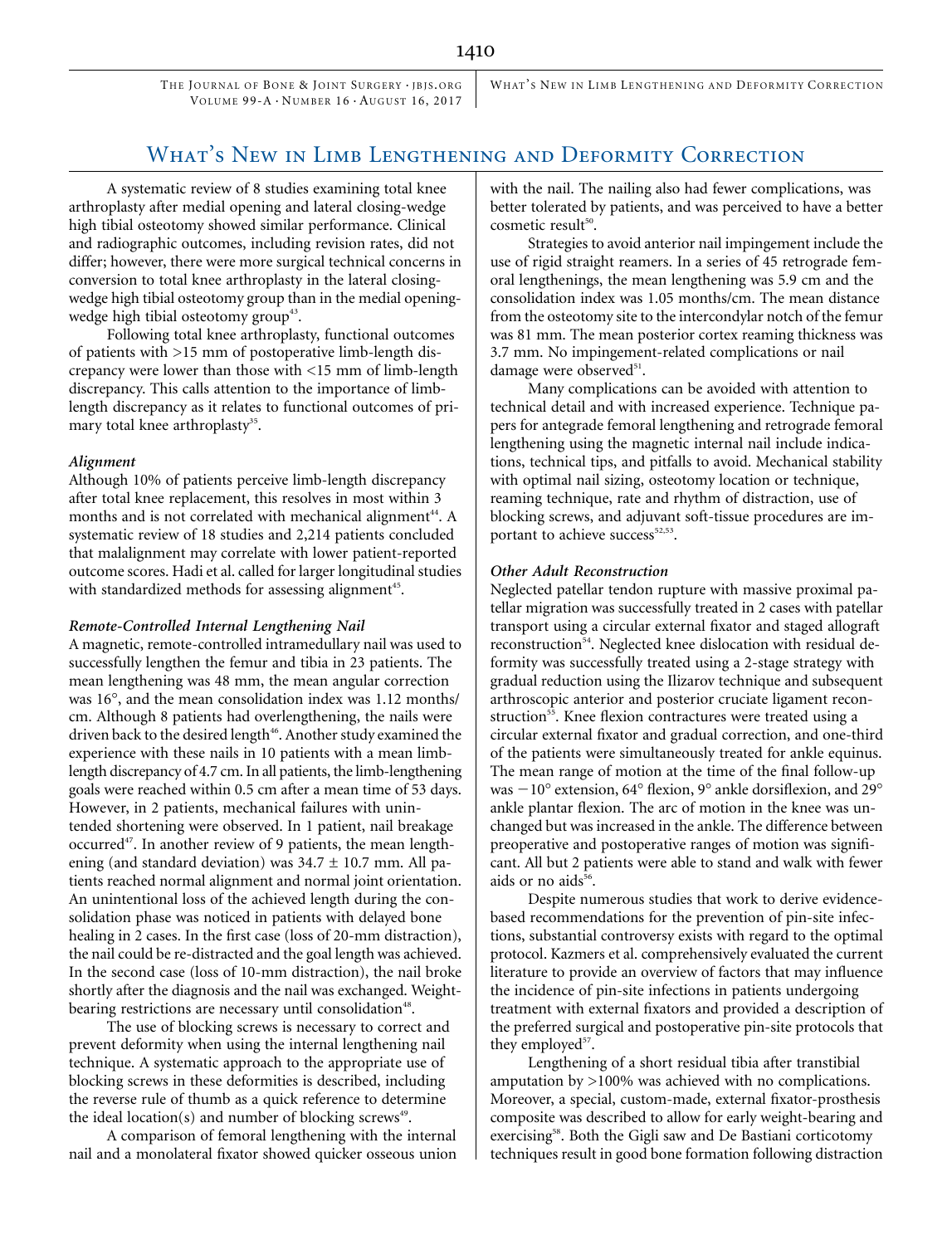THE JOURNAL OF BONE & JOINT SURGERY . JBJS. ORG VOLUME 99-A · NUMBER 16 · AUGUST 16, 2017

WHAT'S NEW IN LIMB LENGTHENING AND DEFORMITY CORRECTION

# WHAT'S NEW IN LIMB LENGTHENING AND DEFORMITY CORRECTION

osteogenesis of the tibia. The anterior tibial cortex consolidates more slowly than the other cortices in both groups. This is likely due to deficient soft-tissue coverage and direct periosteal damage at the time of osteotomy<sup>59</sup>.

## Trauma

Successful reconstruction of bone defects remains a surgical challenge. A critical bone defect suggests a fracture gap that will not undergo healing without some form of intervention (e.g., bone-grafting). Currently, there is no consensus on the lowerlimit size of a critical bone defect. Haines et al. studied 40 patients with open tibial diaphyseal fractures to define this lower limit<sup>60</sup>. They included patients with gap sizes between 10 and 50 mm. Twenty-one patients (52.5%) developed a nonunion. The authors concluded that a fracture gap after intramedullary nailing of <25 mm had a reasonable probability of achieving union, whereas a larger gap likely warrants secondary bone-grafting<sup>60</sup>. Bone morphogenetic protein-2 (BMP-2) has been used as a bone graft in such defects. In a rat bone defect model, Glatt et al. demonstrated that, by optimizing the mechanical environment, one can enhance BMP-2's effect on bone growth<sup>61</sup>. They reported that either a medium-stiffness external fixator or reverse dynamization could decrease the amount of BMP-2 necessary to generate the same amount of bridging callus. Reverse dynamization was defined as beginning with a low-stiffness external fixator that changed to a stiff external fixator at 2 weeks after an osteotomy $61$ .

Infected nonunions with associated bone defects remain a surgical challenge. The Ilizarov method of distraction osteogenesis with circular ring fixators has been shown to be successful in eradicating infection, equalizing limb lengths, and allowing soft-tissue lesions to heal<sup>62-65</sup>. This is especially true in the case of periarticular bone defects in which surface implants or intramedullary nails cannot achieve the stability required for successful reconstruction. Circular frames that are mounted juxta-articularly using 1.8-mm Ilizarov wires that are tensioned to 130 kg achieve the stability required to promote bone union, to correct deformity, and to eradicate infection. Eralp et al. retrospectively reported on 13 patients who underwent distal tibial periarticular reconstruction<sup>66</sup>. The mean bone loss was 4.8 mm. At a mean follow-up of 36 months, 92% (12 patients) achieved union with a mean external fixation index of 29 days/ cm<sup>66</sup>. Repo et al. published a mean 6.6-year follow-up on 16 patients who underwent tibial reconstruction with a mean bone gain of 3.8  $cm^{67}$ . All patients had use of a latissimus dorsi free flap for the soft-tissue defect. Bone transport was performed using various circular external fixators. The external fixation index was 54 days/cm. Although a lengthy and, at times, arduous process for the patient, the health-related quality-of-life measures that were reported were comparable with age-standardized population samples<sup>67</sup>.

A hexapod circular fixator is extremely helpful in correcting complex deformities because the surgeon does not need to build a physical hinge at the apex of the deformity (as in a

classic Ilizarov circular frame). Instead, a virtual hinge is created through the computer software and an algorithm with an accompanying schedule dictates how to move the struts to make the bone straight. Hughes et al. used a temporary hexapod frame intraoperatively to acutely correct complex tibial deformities followed by the insertion of an intramedullary nail<sup>68</sup>. Thirteen procedures were performed in 12 patients. The tibial mechanical axis was restored to anatomic values; however, 2 patients developed a common peroneal nerve palsy, and 1 patient developed a tibial artery pseudoaneurysm<sup>68</sup>. Although the hexapod frame can correct complex deformities, its other benefit is the ability for gradual correction. This needs to be considered for large angular corrections.

Anatomic alignment in fracture reconstruction remains dogmatic. Weinberg et al. studied 37 fractured tibiae in cadaveric skeletons<sup>69</sup>. Intra-articular fractures were excluded. They correlated knee arthritis with  $>5^\circ$  of coronal malreduction ( $p = 0.006$ ) and malrotation of >10° ( $p = 0.004$ )<sup>69</sup>. Hip arthritis was associated with tibial shortening of  $>10$  mm (p = 0.009). Avilucea et al. compared 266 patients with distal tibial fractures with respect to whether postoperative angulation of  $>5^\circ$  occurred<sup>70</sup>. The lateral distal tibial angle and anterior distal tibial angle were measured on postoperative tibial radiographs. Twenty-six percent of patients in the infrapatellar group compared with 3.8% of patients in the suprapatellar group had  $>5^{\circ}$ of coronal or sagittal malalignment ( $p < 0.0001$ )<sup>70</sup>.

Baruah published a case report on using a modified Ilizarov external fixator to gradually reduce a chronic patellar fracture nonunion $71$ . Yang et al. reported on 7 patients with tibial plateau malunions who were treated with intra-articular osteotomies<sup>72</sup>. Preoperative planning was achieved with templating off a 3-dimensional printed model of the malunion.

Combining internal fixation (intramedullary nails or plates) with external fixation during limb lengthening and deformity correction is a strategy to decrease the amount of time that the patient needs to remain in the circular frame while the regenerate heals (latency phase). Burghardt et al. compared patients who underwent classic Ilizarov lengthening with a matched cohort who underwent lengthening over an intramedullary nail<sup>73</sup>. The mean external fixation time for the group that underwent lengthening over an intramedullary nail was 2.6 months compared with 7.6 months in the classic Ilizarov lengthening group. Of note, there were 4 deep infections, increased blood loss, and an increase in surgical cost in the group who underwent lengthening over an intramedullary nail<sup>73</sup>. Watanabe and Matsushita performed deformity correction of 21 femoral nonunions with a specific type of osteotomy at the nonunion site called the chipping technique<sup>74</sup>. No bone grafts were utilized, and all nonunions healed with 1 procedure (19 cases) or 2 procedures (2 cases)<sup>74</sup>. Azzam and El-Sayed performed lengthening over an existing femoral intramedullary nail for 13 diaphyseal femoral nonunions $75$ . The mean length achieved was 4 cm, and union occurred in 11 cases  $(85%)^{75}$ .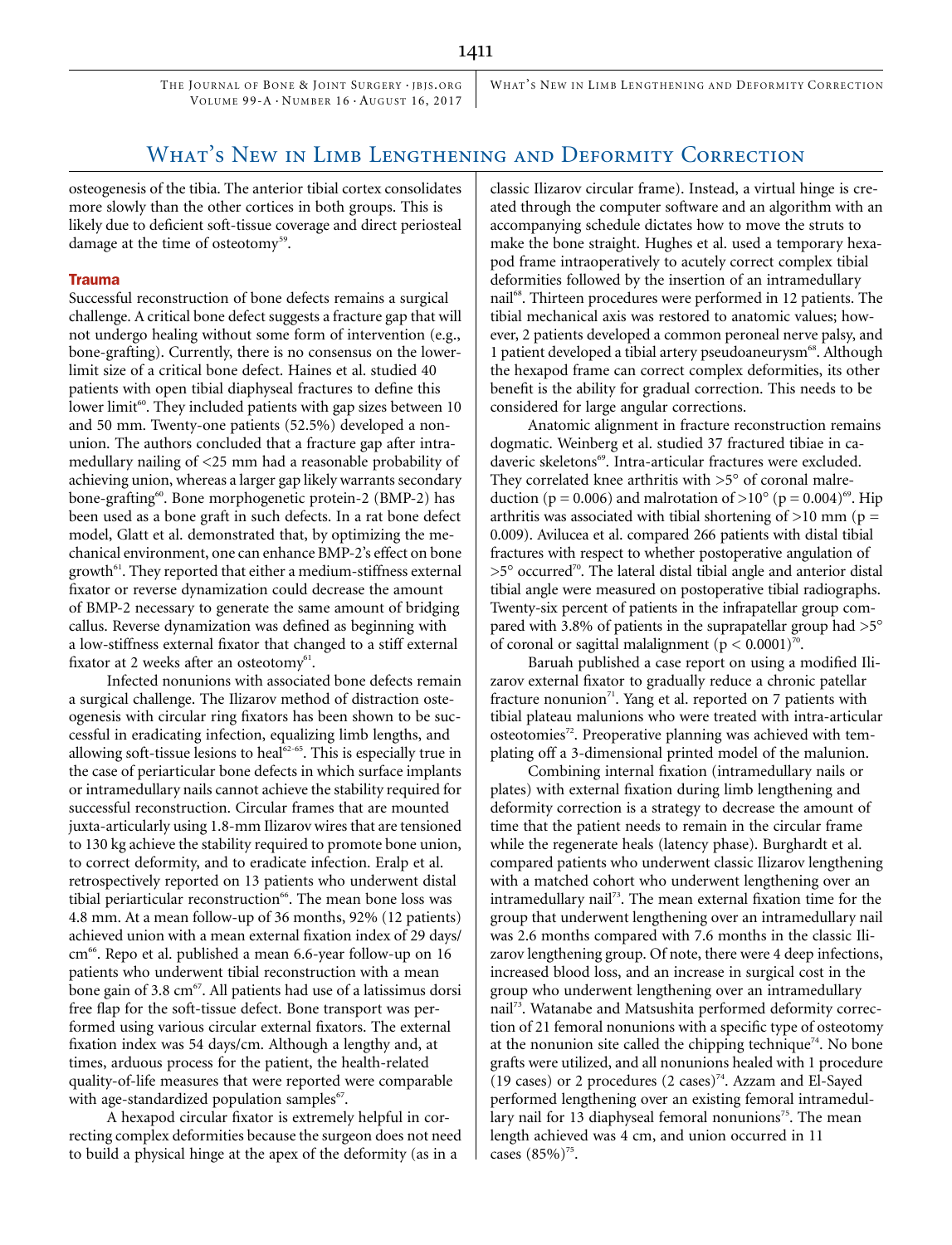THE JOURNAL OF BONE & JOINT SURGERY . IBIS. ORG VOLUME 99-A · NUMBER 16 · AUGUST 16, 2017

WHAT'S NEW IN LIMB LENGTHENING AND DEFORMITY CORRECTION

# WHAT'S NEW IN LIMB LENGTHENING AND DEFORMITY CORRECTION

## Foot and Ankle

## Ankle and Hindfoot

Although supramalleolar osteotomy has been successful for treating distal tibial malalignment with ankle arthritis<sup>76</sup>, neither supramalleolar osteotomy nor calcaneal osteotomy will correct an intra-articular varus or valgus deformity at its apex. Plafondplasty, an intra-articular realignment akin to hemiepiphyseal elevation, has been implemented to remedy the asymmetric ankle joint line deformity at the source $7$ . The article by Al-Nammari and Myerson $<sup>77</sup>$  was technique-based and highlighted the need for</sup> lateral ligament reconstruction for the joint line varus.

#### Forefoot

Ginés-Cespedosa et al. were unable to find a correlation between the presence of uncorrected hindfoot deformity and the outcome of hallux valgus corrective surgical procedures<sup>78</sup>. This finding undermines the teaching that a valgus hindfoot creates hallux valgus.

Brachymetatarsia is amenable to distraction osteogenesis, with a low complication rate<sup>79</sup>, but when the regenerate does not heal, the resulting defect can be treated with bonegrafting using a bioabsorbable hydroxyapatite-collagen composite<sup>80</sup>. The authors emphasized the need for preservation of the periosteum and the existing thin regenerate bone during grafting. An alternative treatment for this defect could have been an injectable self-contained phosphate-releasing scaffold to promote biomineralization<sup>81</sup>.

#### Basic Science

Bhave et al. studied the effect of femoral lengthening, with either lengthening over a nail or Ilizarov classic methods, determining that patients with congenital femoral shortening who underwent lengthening had a higher incidence of loss of terminal knee flexion at a minimum follow-up of 2 years<sup>82</sup>. Burzyńska et al. showed that, in small children, these life-sized models (10 cm long) could be used to mount external fixators and to trial deformity correction surgical procedures<sup>83</sup>. Morasiewicz et al. examined weight distribution and balance after Ilizarov osteotomy reconstruction surgical procedures

and found that limb realignment and length equalization restored these parameters to close to normal values<sup>84</sup>.

#### Adjuvant Intervention for Bone Healing

Understanding the biological principles of distraction osteogenesis is the first step toward augmenting bone formation. A fantastic review focusing on similarities between clinically observed regenerate and basic in vivo tissue engineering was published<sup>85</sup>. In a distraction osteogenesis model, researchers found that slower distraction rates were associated with osteogenesis originating from the bone end and a faster distraction rate created periosteal new bone with a thicker and more voluminous regenerate<sup>86</sup>. In a meta-analysis of clinical distraction osteogenesis publications, both low-intensity pulsed ultrasound (LIPUS) and pulsed electromagnetic fields were shown to significantly reduce time to healing by a mean time of 11 days/ $\text{cm}^{87}$ . A separate meta-analysis of clinical distraction osteogenesis cases showed that LIPUS lowered healing time by a mean time of 15 days/cm<sup>88</sup>.

Promising osteogenesis-promoting adjuvants include sclerostin antibody injection<sup>89</sup>, BMP-2 with osteoprotegerin<sup>90</sup>, human fetal mesenchymal stem cell secretome<sup>91</sup>, and staphylococcal enterotoxin<sup>92</sup>.

Reggie C. Hamdy, MD, MSc, FRCS(C)<sup>1</sup> Mitchell Bernstein, MD, FRCSC<sup>2</sup> Austin T. Fragomen, MD<sup>3</sup> S. Robert Rozbruch, MD3

1 Shriners Hospital for Children, Montreal, Quebec, Canada

2 Loyola University Stritch School of Medicine, Maywood, Illinois

3 Hospital for Special Surgery, New York, NY

E-mail address for R.C. Hamdy: rhamdy@shriners.mcgill.ca

ORCID iD for R.C. Hamdy: [0000-0002-0664-2843](http://orcid.org/0000-0002-0664-2843)

#### **References**

1. Paley D. Why are deformity concepts still not a mainstream part of orthopaedics? J Limb Lengthen Reconstr. 2016;2:1-2.

2. Hamdy RC. Evolution in long bone deformity correction in the post-Ilizarov era: external to internal devices. J Limb Lengthen Reconstr. 2016;2(2):61-7. 3. Green SA. What happened to the regenerate? What would Ilizarov say? J Limb

Lengthen Reconstr. 2016;2:3-5. 4. Paley D. Surgical reconstruction for fibular hemimelia. J Child Orthop. 2016 Dec;10(6):557-83. Epub 2016 Dec 1.

5. Paley D. Tibial hemimelia: new classification and reconstructive options. J Child Orthop. 2016 Dec;10(6):529-55. Epub 2016 Dec 1.

6. Eidelman M, Jauregui JJ, Standard SC, Paley D, Herzenberg JE. Hip stability during lengthening in children with congenital femoral deficiency. Int Orthop. 2016 Dec;40(12):2619-25. Epub 2016 Sep 27.

7. Saldanha KAN, Blakey CM, Broadley P, Fernandes JA. Defining patho-anatomy of the knee in congenital longitudinal lower limb deficiencies. J Limb Lengthen Reconstr. 2016;2:48-54.

8. Shahcheraghi GH, Javid M. Functional assessment in tibial hemimelia (can we also save the foot in reconstruction?). J Pediatr Orthop. 2016 Sep;36(6):572-81. 9. Borzunov DY, Chevardin AY, Mitrofanov AI. Management of congenital pseudarthrosis of the tibia with the Ilizarov method in a paediatric population: influence of aetiological factors. Int Orthop. 2016 Feb;40(2):331-9. Epub 2015 Nov 7. 10. Alzahrani MM, Fassier F, Hamdy RC. Use of the Fassier-Duval telescopic rod for the management of congenital pseudarthrosis of the tibia. J Limb Lengthen Reconstr. 2016;2:23-8.

11. Nomura I, Watanabe K, Matsubara H, Shirai T, Tsuchiya H. Plating following gradual realignment with the Taylor Spatial Frame for refractory congenital pseudarthrosis of the tibia: a novel technique. J Limb Lengthen Reconstr. 2016 (2):108-12.

12. lobst CA. Hexapod external fixation of tibia fractures in children. J Pediatr Orthop. 2016 Jun;36(Suppl 1):S24-8.

13. Abdelkhalek M, El-Alfy B, Ali AM. Ilizarov bone transport versus fibular graft for reconstruction of tibial bone defects in children. J Pediatr Orthop B. 2016 Nov;25 (6):556-60.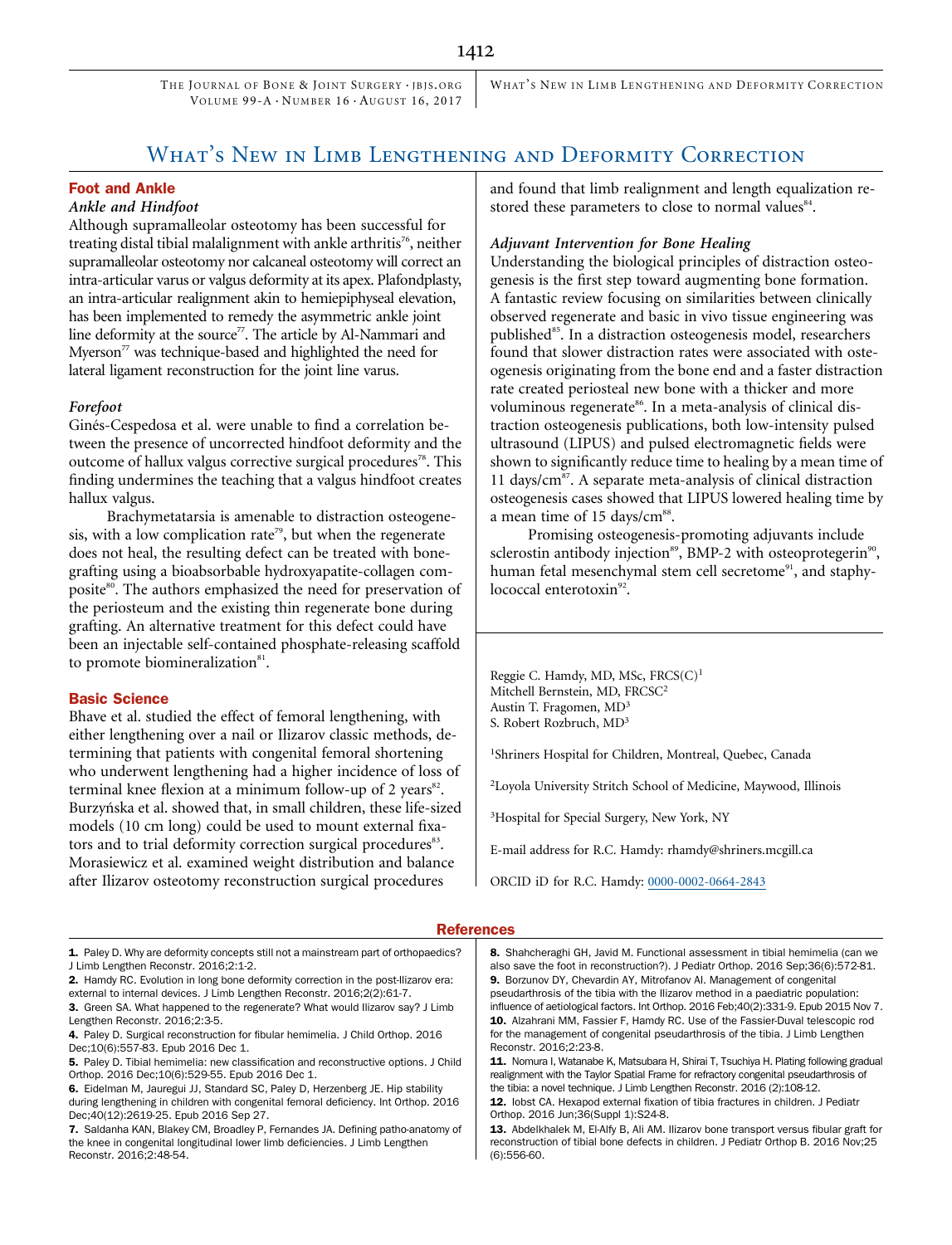THE JOURNAL OF BONE & JOINT SURGERY · IBIS. ORG VOLUME 99-A · NUMBER 16 · AUGUST 16, 2017

WHAT'S NEW IN LIMB LENGTHENING AND DEFORMITY CORRECTION

# WHAT'S NEW IN LIMB LENGTHENING AND DEFORMITY CORRECTION

14. Shore BJ, DiMauro JP, Spence DD, Miller PE, Glotzbecker MP, Spencer S, Hedequist D. Uniplanar versus Taylor Spatial Frame external fixation for pediatric diaphyseal tibia fractures: a comparison of cost and complications. J Pediatr Orthop. 2016 Dec;36(8):821-8.

15. Mills G, Nelson S. An improved spreadsheet for calculating limb length discrepancy and epiphysiodesis timing using the multiplier method. J Child Orthop. 2016 Aug;10(4):313-9. Epub 2016 Jun 29.

16. Gaumétou E, Mallet C, Souchet P, Mazda K, Ilharreborde B. Poor efficiency of Eight-Plates in the treatment of lower limb discrepancy. J Pediatr Orthop. 2016 Oct-Nov;36(7):715-9.

17. Makarov MR, Dunn SH, Singer DE, Rathjen KE, Ramo BA, Chukwunyerenwa CK, Birch JG. Complications associated with epiphysiodesis for management of leg length discrepancy. J Pediatr Orthop. 2016 Aug 19. [Epub ahead of print].

18. Donnan LT, Gomes B, Donnan A, Harris C, Torode I, Heidt C. Ilizarov tibial lengthening in the skeletally immature patient. Bone Joint J. 2016 Sep;98-B (9):1276-82.

19. Abousamra O, Orozco MDPD, Rogers KJ, Iobst C, Nichols LR, Thacker M. Ankle alignment after tibial lengthening and syndesmotic fixation: a comparison study. J Limb Lengthen Reconstr. 2016;2:35-9.

20. Yoshida Y, Matsubara H, Aikawa T, Ugaji S, Tsuchiya H. Complications related to fibula resection during tibial lengthening performed with the Taylor Spatial Frame. J Limb Lengthen Reconstr. 2016 (2):82-5.

21. Chilbule SK, Dutt V, Madhuri V. Limb lengthening in achondroplasia. Indian J Orthop. 2016 Jul-Aug;50(4):397-405.

22. Duque Orozco MD, Abousamra O, Chen BP, Rogers KJ, Sees JP, Miller F. Knee deformities in children with Down syndrome: a focus on knee malalignment. J Pediatr Orthop. 2016 Jun 18. [Epub ahead of print].

23. Calis M, Oznur A, Ekin O, Vargel I. Correction of brachymetatarsia and medial angulation of the great toe of Apert foot by distraction osteogenesis: a review of 7 years of experience. J Pediatr Orthop. 2016 Sep;36(6):582-8.

24. Brooks JT, Bernholt DL, Tran KV, Ain MC. The tibial slope in patients with achondroplasia: its characterization and possible role in genu recurvatum development. J Pediatr Orthop. 2016 Jun;36(4):349-54.

25. Stevens PM. The role of guided growth as it relates to limb lengthening. J Child Orthop. 2016 Dec;10(6):479-86. Epub 2016 Dec 2.

26. Farr S, Alrabai HM, Meizer E, Ganger R, Radler C. Rebound of frontal plane malalignment after tension band plating. J Pediatr Orthop. 2016 Aug 29. [Epub ahead of print].

27. Funk SS, Mignemi ME, Schoenecker JG, Lovejoy SA, Mencio GA, Martus JE. Hemiepiphysiodesis implants for late-onset tibia vara: a comparison of cost, surgical success, and implant failure. J Pediatr Orthop. 2016 Jan;36(1):29-35.

28. Cooper GA, Southorn T, Eastwood DM, Bache CE. Lower extremity deformity management in MPS IVA, Morquio-Brailsford syndrome: preliminary report of hemiepiphysiodesis correction of genu valgum. J Pediatr Orthop. 2016 Jun;36 (4):376-81.

29. Kemppainen JW, Hood KA, Roocroft JH, Schlechter JA, Edmonds EW. Incomplete follow-up after growth modulation surgery: incidence and associated complications. J Pediatr Orthop. 2016 Jul-Aug;36(5):516-20.

30. Iobst CA, Liu RW. A systematic review of incidence of pin track infections associated with external fixation. J Limb Lengthen Reconstr. 2016;2:6-16. 31. lobst CA, Samchukov M, Cherkashin A. A comparison of deformity correction capabilities in hexapod frame systems. J Limb Lengthen Reconstr. 2016;2:29-34. 32. Andrisevic E, Westberry DE, Pugh LI, Bagley AM, Tanner S, Davids JR. Correction of tibial torsion in children with cerebral palsy by isolated distal tibia rotation osteotomy: a short-term, in vivo anatomic study. J Pediatr Orthop. 2016 Oct-Nov;36 (7):743-8.

33. Hamdy RC, Montpetit K, Aiona MD, MacKenzie WG, van Bosse HJ, Narayanan U, Raney EM, Chafetz RS, Thomas SE, Weir S, Gregory S, Yorgova P, Takahashi S, Rinaldi M, Zhang X, Dahan-Oliel N. Safety and efficacy of botulinum toxin A in children undergoing lower limb lengthening and deformity correction: results of a doubleblind, multicenter, randomized controlled trial. J Pediatr Orthop. 2016 Jan;36(1): 48-55.

34. Akamatsu Y, Sotozawa M, Kobayashi H, Kusayama Y, Kumagai K, Saito T. Usefulness of long tibial axis to measure medial tibial slope for opening wedge high tibial osteotomy. Knee Surg Sports Traumatol Arthrosc. 2016 Nov;24(11):3661-7. Epub 2014 Oct 29.

35. Kim SH, Rhee SM, Lim JW, Lee HJ. The effect of leg length discrepancy on clinical outcome after TKA and identification of possible risk factors. Knee Surg Sports Traumatol Arthrosc. 2016 Aug;24(8):2678-85. Epub 2015 Nov 19. 36. Kim TW, Kim BK, Kim DW, Sim JA, Lee BK, Lee YS. The SPECT/CT evaluation of

compartmental changes after open wedge high tibial osteotomy. Knee Surg Relat Res. 2016 Dec;128(4):263-9.

37. Ekhtiari S, Haldane CE, de Sa D, Simunovic N, Musahl V, Ayeni OR. Return to work and sport following high tibial osteotomy: a systematic review. J Bone Joint Surg Am. 2016 Sep 21;98(18):1568-77.

38. Sundararajan SR, Nagaraja HS, Rajasekaran S. Medial open wedge high tibial osteotomy for varus malunited tibial plateau fractures. Arthroscopy. 2017 Mar;33 (3):586-94. Epub 2016 Nov 19.

39. Elattar O, Swarup I, Lam A, Nguyen J, Fragomen A, Rozbruch SR. Open wedge distal femoral osteotomy: accuracy of correction and patient outcomes. HSS J. 2016 Jul;1-8.

40. Madelaine A, Lording T, Villa V, Lustig S, Servien E, Neyret P. The effect of lateral opening wedge distal femoral osteotomy on leg length. Knee Surg Sports Traumatol Arthrosc. 2016 Mar;24(3):847-54. Epub 2014 Oct 19.

41. Feldman DS, Goldstein RY, Kurland AM, Sheikh Taha AM. Intra-articular osteotomy for genu valgum in the knee with a lateral compartment deficiency. J Bone Joint Surg Am. 2016 Jan 20;98(2):100-7.

42. W-Dahl A, Robertsson O. Similar outcome for total knee arthroplasty after previous high tibial osteotomy and for total knee arthroplasty as the first measure. Acta Orthop. 2016 Aug;87(4):395-400. Epub 2016 Jun 24.

43. Han JH, Yang JH, Bhandare NN, Suh DW, Lee JS, Chang YS, Yeom JW, Nha KW. Total knee arthroplasty after failed high tibial osteotomy: a systematic review of open versus closed wedge osteotomy. Knee Surg Sports Traumatol Arthrosc. 2016 Aug;24(8):2567-77. Epub 2015 Sep 30.

44. Goldstein ZH, Yi PH, Batko B, Kearns S, Tetreault MW, Levine BR, Della Valle CJ, Sporer SM. Perceived leg-length discrepancy after primary total knee arthroplasty: does knee alignment play a role? Am J Orthop (Belle Mead NJ). 2016 Nov/Dec;45 (7):E429-33.

45. Hadi M, Barlow T, Ahmed I, Dunbar M, McCulloch P, Griffin D. Does malalignment affect patient reported outcomes following total knee arthroplasty: a systematic review of the literature. Springerplus. 2016 Jul 28;5(1):1201.

46. Karakoyun O, Sokucu S, Erol MF, Kucukkaya M, Kabukçuoğlu YS. Use of a magnetic bone nail for lengthening of the femur and tibia. J Orthop Surg (Hong Kong). 2016 Dec;24(3):374-8.

47. Tiefenboeck TM, Zak L, Bukaty A, Wozasek GE. Pitfalls in automatic limb lengthening - first results with an intramedullary lengthening device. Orthop Traumatol Surg Res. 2016 Nov;102(7):851-5. Epub 2016 Aug 12.

48. Wiebking U, Liodakis E, Kenawey M, Krettek C. Limb lengthening using the PRECICE(TM) Nail System: complications and results. Arch Trauma Res. 2016 Aug 23;5(4):e36273.

49. Muthusamy S, Rozbruch SR, Fragomen AT. The use of blocking screws with internal lengthening nail and reverse rule of thumb for blocking screws in limb lengthening and deformity correction surgery. Strategies Trauma Limb Reconstr. 2016 Nov;11(3):199-205. Epub 2016 Sep 24.

50. Laubscher M, Mitchell C, Timms A, Goodier D, Calder P. Outcomes following femoral lengthening: an initial comparison of the Precice intramedullary lengthening nail and the LRS external fixator monorail system. Bone Joint J. 2016 Oct;98-B (10):1382-8.

51. Kucukkaya M, Karakoyun Ö, Erol MF. The importance of reaming the posterior femoral cortex before inserting lengthening nails and calculation of the amount of reaming. J Orthop Surg Res. 2016 Jan 16;11:11.

52. Fragomen AT, Rozbruch SR. Lengthening of the femur with a remote-controlled magnetic intramedullary nail: retrograde technique. JBJS Essent Surg Tech. 2016 May 11;6(2):e20.

53. Rozbruch SR, Fragomen AT. Lengthening of the femur with a remote-controlled magnetic intramedullary nail: anterograde technique. JBJS Essent Surg Tech. 2016 Jan 13;6(1):e2.

54. Elattar O, Coleman SH, Warren RF, Rozbruch SR. Neglected patellar tendon rupture with massive proximal patellar migration treated with patellar transport and staged allograft reconstruction: a report of 2 cases. Orthop J Sports Med. 2016 Nov 21;4(11):2325967116672175.

55. Polyzois VD, Stathopoulos IP, Benetos IS, Pneumaticos SG. A two-stage procedure for the treatment of a neglected posterolateral knee dislocation: gradual reduction with an Ilizarov external fixator followed by arthroscopic anterior and posterior cruciate ligament reconstruction. Knee. 2016 Jan;23(1):181-4. Epub 2015 Dec 10.

56. Vulcano E, Markowitz JS, Fragomen AT, Rozbruch SR. Gradual correction of knee flexion contracture using external fixation. J Limb Lengthen Reconstr. 2016;2:102-7. 57. Kazmers NH, Fragomen AT, Rozbruch SR. Prevention of pin-site infection in external fixation: a review of the literature. Strateg Trauma Limb Reconstr. 2016;11 (2):75-85.

58. Lam A, Garrison G, Rozbruch SR. Lengthening of tibia after trans-tibial amputation: use of a weight bearing external fixator-prosthesis composite. HSS J. 2016 Feb;12(1):85-90. Epub 2015 Sep 8.